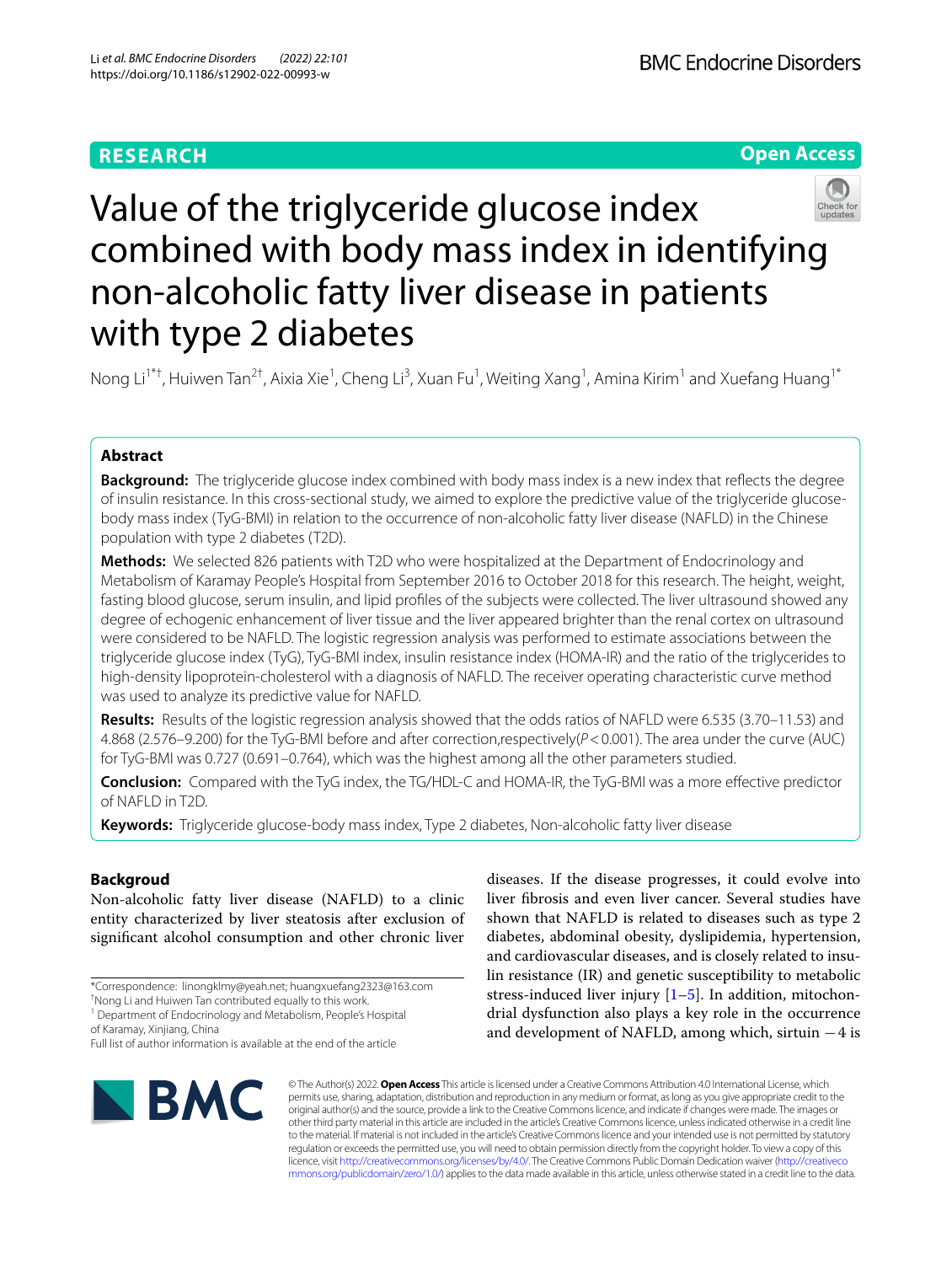a preminent factor as evident in negative regulator of the mitochondria oxidative metabolism [[6\]](#page-7-2).

In recent years, with the global epidemic of obesity and metabolic syndrome, the prevalence of NAFLD has gradually increased worldwide [\[7](#page-7-3), [8](#page-7-4)]. NAFLD is one of the important global public health issues of the twentyfrst century. NAFLD afects 30% of adults and 10% of children in the United States [\[9](#page-7-5), [10](#page-8-0)]. analyzed data available from 867 adolescents from participants 12–18 years old included in the National Health and Nutrition Examination Survey 2017–2018 in the United States. The results show 24.16% of adolescents had any degree of steatosis,11.6% of the adolescents had moderate to severe degree of steatosis, 4.4% of adolescents had signifcant fbrosis [[11](#page-8-1)]. In the past decade, NAFLD has grown rapidly and has been presenting a trend of younger onset in China. In 2004, the prevalence of NAFLD among adults in Shanghai was approximately 15.4%.In 2011, the prevalence of NAFLD in adult communities in Beijing was up to 35.1% [[12,](#page-8-2) [13](#page-8-3)] .NAFLD is a chronic liver condition that is gaining more and more importance in China. In a retrospective study assessing the clinical characteristics and initial disease severity of patients with NAFLD and the incidence and risk factors of NAFLD progression [[14\]](#page-8-4), 12.3% of NAFLD-free patients showed progression, 24.7% of patients with NAFLD combined with T2DM progressed. The risk of T2DM and disease progression is about twice the risk of T2DM-free disease progression, and the mortality risk increases as the disease progresses. In this study, this association between T2DM and NAFLD was found in nearly 40% of NAFLD patients, further illustrating the importance of diabetes management to reduce the risk and adverse consequences of liver-related death. The study found that screening strategies based on noninvasive scores are able to exclude advanced liver fbrosis in 50–67% of patients with T2DM [[15\]](#page-8-5). Therefore, it is particularly important to screen for NAFLD patients in the T2DM population as well as monitor disease progression of NAFLD.

T2DM and NAFLD are both related to IR. IR refers to a state in which the body exhibits reduced sensitivity and reactivity to insulin  $[16]$  $[16]$ . The current "gold standard" for evaluating IR is the euglycemic hyperinsulinemic clamp test. However, as it is a complicated, time-consuming, and labor-intensive test, its wide application in clinical work remains limited. Recent studies have reported that the triglyceride glucose (TyG) index, which is calculated on the basis of triglyceride and fasting blood glucose levels, and the Homeostasis model assessment can be used to identify the insulin resistance index (HOMA-IR). There is a significant correlation between the glucose metabolism rate M value obtained from the euglycemic hyperinsulinemic clamp  $[17–19]$  $[17–19]$ , and it has become a reliable proxy for evaluating IR. To date, a few studies have evaluated the relationship between the TyG index and the incidence of NAFLD in populations without diabetes [[20–](#page-8-9)[22](#page-8-10)], but no study has investigated the relationship between the TyG-BMI and incidence of NAFLD in populations with diabetes. In this study, we tried to clarify the relationship between NAFLD and the TyG with BMI in the T2DM populations and explore its predictive value for the occurrence of NAFLD in the T2DM population in China.

# **Materials and methods**

# **Study participants**

A total of 826 in-patients who were treated at the Department of Endocrinology and Metabolism, Karamay People's Hospital from September 1, 2016, to October 31, 2018 were screened for participation in this cross-sectional observational study referring to the practice guidelines of the American Gastroenterology Association and the American Liver Disease Research Association [\[23](#page-8-11)]. Patients with type 2 diabetes (T2D) were included in the study. Of the 826 patients, 552 had NAFLD, 274 did not have NAFLD. The following inclusion criteria were applied for patients: 1. Meet the diagnostic criteria for type 2 diabetes [\[24](#page-8-12)]; 2. It meets the diagnostic criteria of non-alcoholic fatty liver disease, that is, no history of alcohol consumption or alcohol consumption less than  $30g/day$  (female  $\langle 20g/day \rangle$ , and ultrasound imaging examination meets the manifestations of difuse fatty liver disease;Patients were screened according to the following exclusion criteria: previous long-term heavy drinking or combined with viral hepatitis, drug-induced liver disease, total parenteral nutrition, hepatolenticular degeneration, autoimmune liver disease and other specifc diseases that can lead to fatty liver; infammatory bowel disease; hypothyroidism; Cushing's syndrome; β-lipoproteinemia; and insulin resistance-related conditions such as lipoatrophic diabetes and Mauriac syndrome; and other patients with T2D that could cause fatty liver.

## **Medical data collection and physical examination**

This research project follows the Helsinki Declaration and China's clinical research management norms and regulations. The research plan was approved by the Medical Ethics Committee of Karamay People's Hospital. Inpatients had to voluntarily sign informed consent forms before they could be used as research subjects for research data collection. General demographic information and anthropometric measurement data were collected for use in the research. For the demographic information, age, ethnicity, gender, occupation, education level, previous medical history, and personal lifestyle(e.g. alcohol abuse, smoking). For anthropometric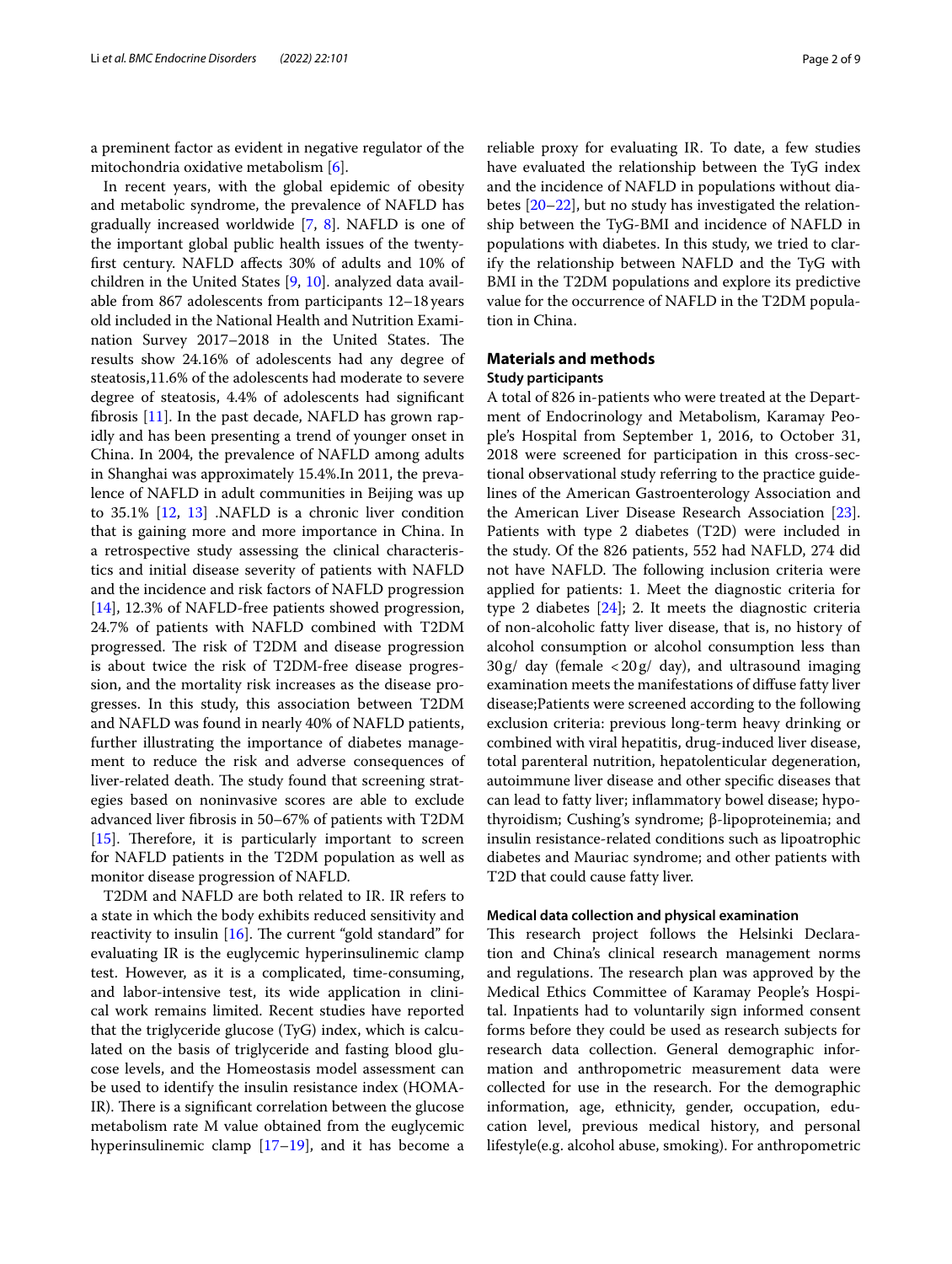measurements, the subjects were asked to fast, take off their shoes and wear light clothing, and height and weight measurements were obtained. The body mass index  $(BMI)$  = weight  $(kg)/\text{height}$   $(m)^2$ . Blood pressure was measured according to the recommendations of the American Heart Association, and the blood pressure in the right arm was recorded by a qualifed investigator (nurse) with a mercury sphygmomanometer. Blood pressure (BP) was measured three times, and the average of the systolic and diastolic blood pressure values was used for analysis.

## **Laboratory measurement and index calculation**

Venous blood was collected early in the morning after the patient had fasted for at least 8h. Determination of biochemical indicators: fasting blood glucose, triglyceride, total cholesterol, and high-density lipoprotein cholesterol (HDL-C) levels were measured using the COBAS 8000 chemical analyzer (Roche, Swiss). Plasma insulin levels were measured using an E601 automatic chemiluminescence system (Roche, Germany). On the day of blood collection, blood biochemical indicators were determined at the Medical Test Center of Karamay People's Hospital, Xinjiang, China. Quantitative analysis of insulin resistance uses the insulin resistance index (HOMA-IR) obtained by the steady-state model to identify insulin resistance. The HOMA-IR is calculated as follows: HOMA-IR=fasting insulin  $(\mu U/dL) \times$  fasting blood glucose (mg/dL)/22.5. TyG index [\[17](#page-8-7)]: Ln [TG  $(mg/dL) \times$  fasting blood glucose  $(mg/dL)/2$ . The TyG-BMI represents the TyG index  $\times$  BMI [\[25\]](#page-8-13).

## **Ultrasound analysis**

A color Doppler ultrasound system (IU22, Philips Healthcare, Andover, MA) with a 1.0–5.0MHz sensor was used to perform an abdominal ultrasound scan to diagnose fatty liver. Abdominal ultrasonography was performed on the subjects by two professionally trained and experienced ultrasound diagnostic physicians in a blinded manner. The examiner was blinded to the clinical information of the subject, and used the echogenicity of the liver tissue, the diference between the liver and the right kidney, and the visibility of the vascular structure to arrive at a diagnosis [[26\]](#page-8-14). In this study, signs of hepatic steatosis were considered to be NAFLD if the liver ultrasound showed any degree of echogenic enhancement of liver tissue or if the liver appeared brighter than the renal cortex on ultrasound. Subjects with NAFLD were classifed according to the presence and severity of this disease.

## **Statistical analysis**

Excel 2007 was used to generate the database, and errors were corrected after double data entry. All statistical analyses were performed using the SPSS 22.0 statistical software package (IBM, Armonk, New York). Continuous data for skewed distributions were expressed as medians and interquartile ranges (IQR) and compared using Kruskal-Wallis H test or the Mann-Whitney U test. Categorical variables were compared using the chisquare test. The Logistic regression was performed to analyze associations between NAFLD diagnosis and the TyG index, HOMA-IR, TYG-BMI, and TG/HDL-C after adjustment for any confounding factors (age, gender, BMI, SBP, DBP, diabetes duration, fasting and postprandial blood glucose).we converted the TyG index, HOMA-IR, TYG-BMI, and TG/HDL-C into ordered multi-classifcation variables, and we divided them into four classifcations based on the quartile of these variables, that is, Q1 was  $< 25\%$ , Q2 was  $25-50\%$ , Q3 was 50–75%, and Q4 was 75% and above, but HOMA-IR was only divided into dichotomy, Q1 was <75%, and Q2 was 75% and above;We designated Q1 as the reference group and compared the changes in the risk of non-alcoholic fatty liver disease in Q2,Q3, and Q4 groups relative to the reference group and the logistic regression analysis was applied to calculate the TyG index, TyG-BMI, and TG/ HDL-C quartiles 2–4. The odds ratio of NAFLD and the 95% confdence interval (CI) for HOMA-IR were compared with the reference value below the 75th percentile. Then, we determined the receiver operating characteristic curve (ROC) of each parameter and calculated the area under the curve (AUC) and compared the AUC between diferent groups, and We studied the ability of these parameters to predict the occurrence of NAFLD. The point with the highest sensitivity as well as specificity was considered the cutoff point. The difference was statistically significant with a *P* value of <0.05 (two-tailed).

## **Results**

#### **Clinical characteristics of patients**

A total of 826 subjects were included in the study. Of these, 274 had no NAFLD and had an average age of 59 (49–67) years, while 552 patients had NAFLD, and had an average age of 55 (47–64) years. Among the patients with NAFLD, There were 375 men, 177 women, and among the patients without NAFLD, there were 178 men and 96 women. There were no statistically significant differences in the gender ratio, SBP, and HbA1C between the two groups  $(P > 0.05)$ ; the age, BMI, DBP, and duration of diabetes, fasting blood glucose (FBG), postprandial blood glucose (PBG), HOMA-IR, triglyceride (TG), total cholesterol (TC), high-density lipoprotein-cholesterol (HDL-C), and TyG were signifcantly diferent among the groups  $(P<0.05)$ . The BMI, DBP, FBG, PBG, HOMA-IR, TG, TC, and TyG were signifcantly higher in patients with NAFLD than in those without NAFLD,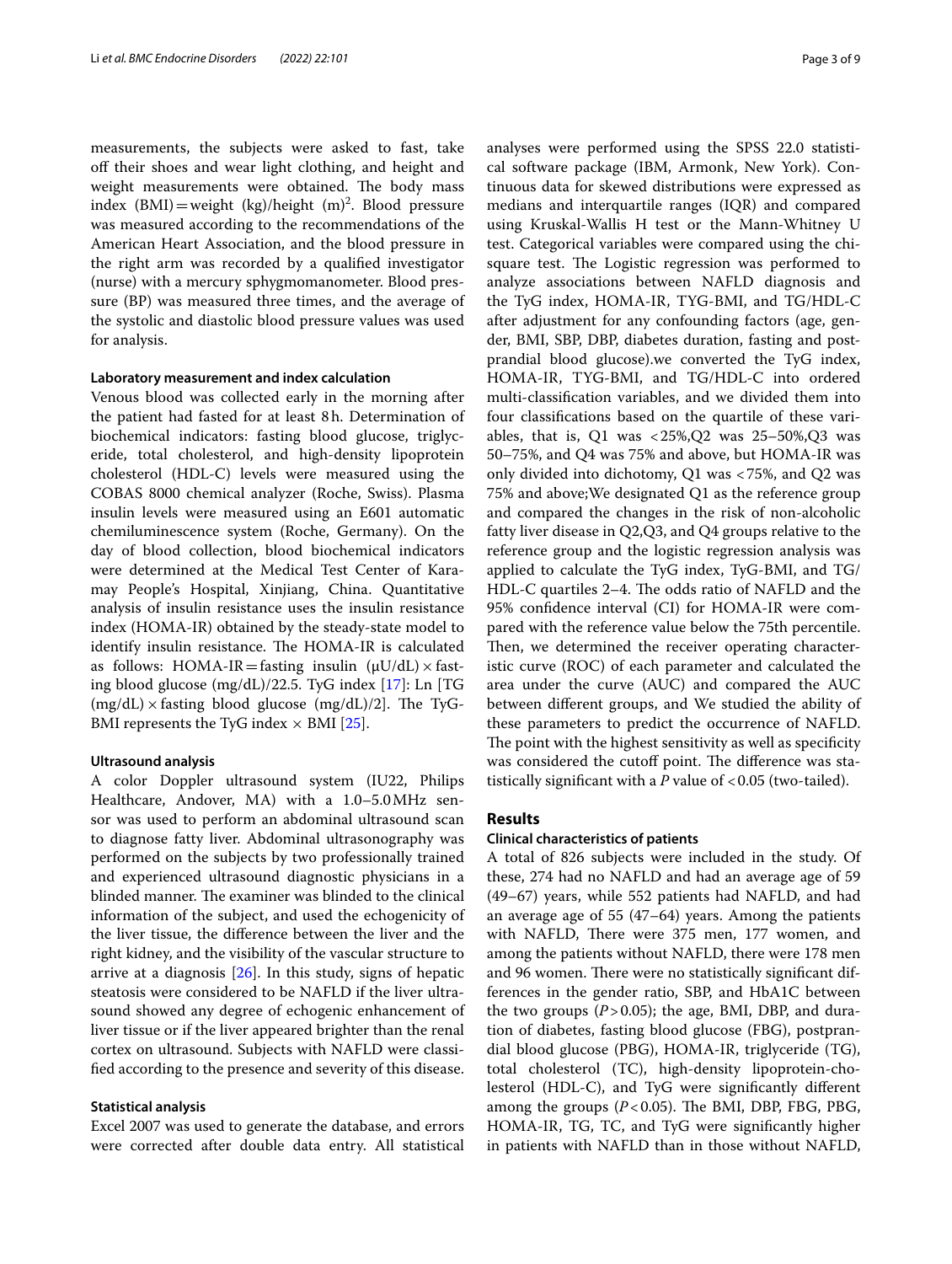while the age, duration of diabetes, and HDL-C were signifcantly lower in patients with NAFLD than in those without NAFLD (see Table [1\)](#page-3-0).

# **Relevant indicators and risk assessment of the incidence of NAFLDA**

The results of the logistic regression analysis showed that compared with participants in the minimum quartile (Q1), the TyG index, TyG-BMI, and Q2–Q4 of the TG/HDL-C ratio had a higher Odds ratio (OR) of NAFLD (Table [2](#page-4-0)). The TyG-BMI had the highest Odds ratio of NAFLD. Before and after adjustment, the Odds ratio (OR) of Q4 reached 6.54 (95% CI 3.70–11.53) and 4.868 (95% CI 2.576–9.200, *P*<0.001). The second highest Odds ratio was for the TyG index, with OR values of 3.455 (2.060–5.795) and 3.405 (1.900–6.102), and the Odds ratios of HOMA-IR before and after adjusting for confounding factors were 2.451 (1.539–3.904) and 2.951 (1.732–5.026), respectively (see Table [2\)](#page-4-0).

# **Comparison of the parameters to the predictive power of NAFLD**

The results of the ROC curve analysis of the TyG index, TyG-BMI, HOMA-IR, and the TG/HDL-C ratio cor-responding to 95% CI are shown in Table [3](#page-5-0) and Fig. [1](#page-6-0). The AUC of NAFLD was the highest for TyG-BMI at 0.727 (95% CI 0.691–0.764), followed by TG/HDL-C (0.657, 95% CI 0.617–0.696), and HOMA-IR (0.655, 95% CI 0.616–0.694), and TyG (0.651, 95% CI 0.611–0.691). In the gender subgroup analysis, the AUCs for the TyG-BMI of men and women with NAFLD were 0.739 (0.695–0.783) and 0.702(0.636–0.768), respectively. In the BMI subgroup analysis,the AUCs for the TyG-BMI of BMI<25 kg/m<sup>2</sup> and BMI $\geq$ 25 kg/m<sup>2</sup> with NAFLD were 0.671(0.611–0.730) and 0.674 (0.6180–0.730),respectively. When the cutoff value of the ROC curve drawn by the TyG-BMI for NAFLD is 169.92, the sensitivity and specifcity of the predicted NAFLD were 62.2 and 73.8%, respectively. The specificity  $+$  sensitivity of TyG-BMI, TyG, TG/HDL-C and HOMA-IR (The sum of the specifcity and sensitivity of the above parameters)were 136, 126.2, 123.8 and 127%, respectively, Compared with the other three parameters, the sensitivity  $+$  specificity value corresponding to the cutoff value of TyG-BMI was the largest. Among men, the most sensitive parameter for predicting NAFLD was TyG, followed by TG/ HDL-C and HOMA-IR, and the most specifc parameter for predicting NAFLD was TyG-BMI, followed by HOMA-IR and TG/HDL-C. Among women, the most sensitive parameter for predicting NAFLD is TyG-BMI (73.7%), followed by the TyG index and the TG/HDL-C. Furthermore, the most specifc parameter for predicting NAFLD was HOMA-IR (84%), followed by the TyG index and the  $TG/HDL-C$  ratio (see Table [3](#page-5-0) and Fig. [1\)](#page-6-0). The specifcity + sensitivity of TyG-BMI, TyG, TG/HDL-C and HOMA-IR (The sum of the specificity and sensitivity of the above parameters)were 136, 126.2, 123.8 and 127%, respectively. The positive and negative Likelihood Ratio for the TyG-BMI of all subjects were 2.374 and 0.512, respectively. Compared with TyG index, HOMA-IR, and

<span id="page-3-0"></span>**Table 1** Comparison of baseline characteristics between the group with NAFLD and the group without NAFLD

| <b>Indicators</b>      | $NAFLD(n=552)$            | $NON-NAFLD(n=274)$     | $Z/x^2$  | P-value |
|------------------------|---------------------------|------------------------|----------|---------|
| Age (year)             | 55 $(47 - 64)$            | $59(49-67)$            | $-3.03$  | 0.002   |
| Sex (male/female)      | 375/177                   | 178/96                 | $-0.854$ | 0.393   |
| BMI ( $kg/m2$ )        | $27.2(24.6 \sim 29.8)$    | $24.2(22.3 \sim 26.4)$ | $-9.59$  | < 0.001 |
| SBP (mmHg)             | $127(120 \sim 140)$       | $120(110 \sim 140)$    | $-1.72$  | 0.086   |
| DBP (mmHg)             | $77(70 \sim 80)$          | $75(70 \sim 80)$       | $-2.57$  | 0.010   |
| Diabetic course (year) | $7.0(1.0 \sim 12.0)$      | $9.0 (3.0 \sim 15.3)$  | $-3.43$  | 0.001   |
| $HbA_1C$ (%)           | $9.20(7.9 \sim 10.5)$     | $9.1 (7.0 \sim 10.9)$  | $-1.31$  | 0.190   |
| FBG (mmol/L)           | $8.9(7.0 \sim 11.1)$      | $7.4(6.0 \sim 10.2)$   | $-4.00$  | < 0.001 |
| PBG (mmol/L)           | $14.5(11.4 \sim 18.1)$    | $13.6(9.5 \sim 16.5)$  | $-3.52$  | < 0.001 |
| HOMA-IR                | $2.45(0.59 - 9.88)$       | $0.86(0.01 \sim 2.59)$ | $-7.19$  | < 0.001 |
| TG (mmol/L)            | $1.86(1.33 \sim 2.67)$    | $1.35(0.96 \sim 1.95)$ | $-7.40$  | < 0.001 |
| TC (mmol/L)            | $4.41(3.76 \sim 5.04)$    | $4.19(3.41 \sim 4.97)$ | $-2.59$  | 0.009   |
| HDL-C (mmol/L)         | $0.96(0.82 \sim 1.11)$    | $1.04(0.88 \sim 1.26)$ | $-4.744$ | < 0.001 |
| LDL-C (mmol/L)         | $2.86(2.31 \approx 3.44)$ |                        | $-2.580$ | 0.010   |
| <b>TYG</b>             | $6.5(6.2 \sim 6.7)$       | $6.3(6.0\sim6.5)$      | $-7.13$  | < 0.001 |

*NAFLD* Non-alcoholic fatty liver disease, *BMI* Body mass index, *SBP* Systolic blood pressure, *DBP* Diastolic blood pressure, *FBG* Fasting blood glucose, *PBG* Blood glucose 2h after meal, *HOMA-IR* Homeostatic model assessment for insulin resistance, *TG* Triglycerides, *TC* Total cholesterol, *HDL-C* High-density lipoprotein cholesterol, *LDL-C* Low-density lipoprotein cholesterol, *TYG* a product of triglyceride and fasting glucose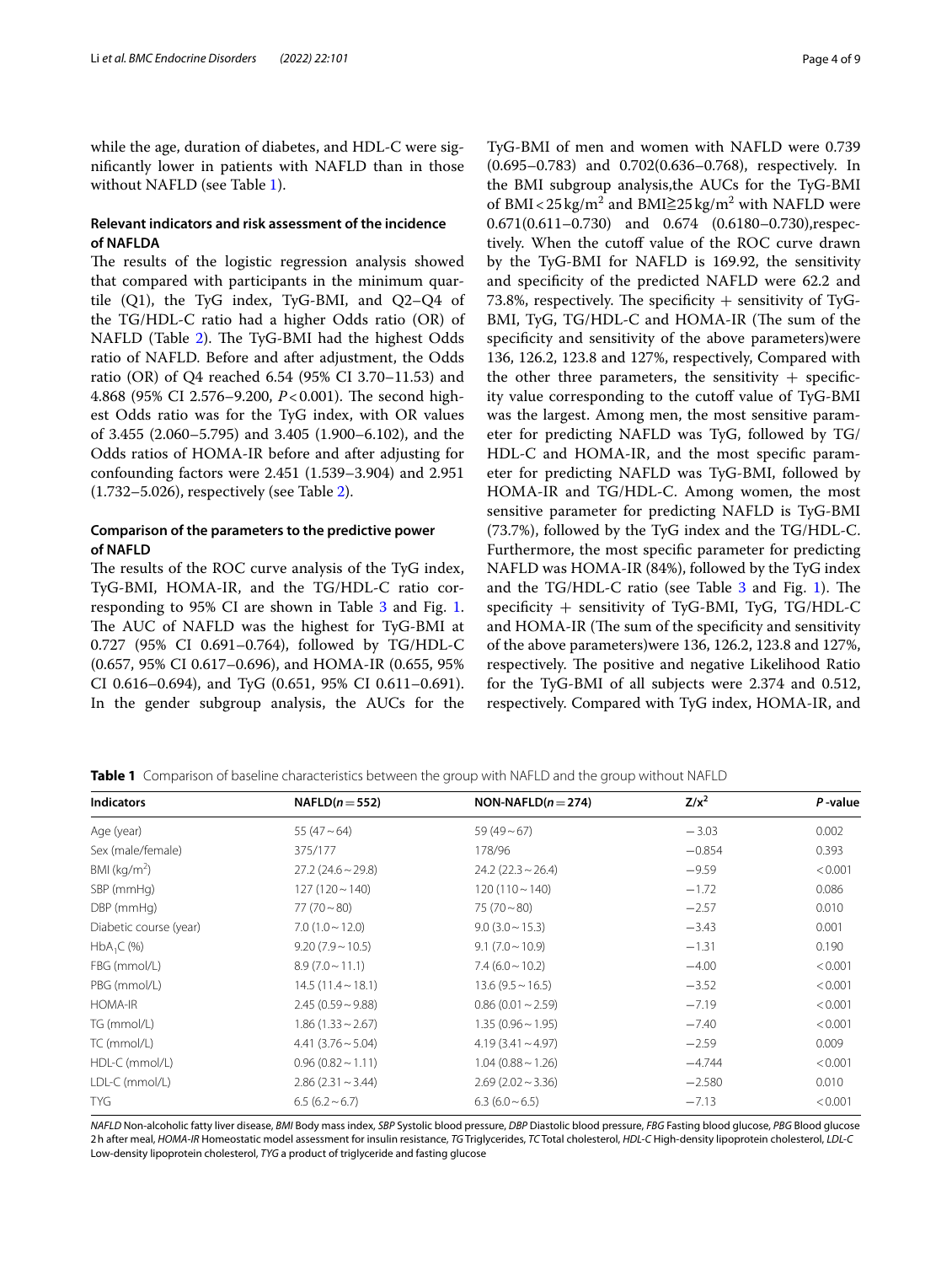<span id="page-4-0"></span>

| <b>Table 2</b> Odds ratios and adjusted odds ratios for NAFLD in quartiles of each parameter |  |  |
|----------------------------------------------------------------------------------------------|--|--|
|----------------------------------------------------------------------------------------------|--|--|

| <b>TyG</b> index                                                        |         |
|-------------------------------------------------------------------------|---------|
| Q1                                                                      |         |
| Q <sub>2</sub><br>1.738 (1.071-2.822)<br>0.025<br>1.992 (1.142-3.475)   | 0.015   |
| Q3<br>3.08 (1.859-5.108)<br>< 0.001<br>2.942 (1.677-5.163)              | < 0.001 |
| Q4<br>3.455 (2.060-5.795)<br>< 0.001<br>3.405 (1.900-6.102)             | < 0.001 |
| TyG-BMI                                                                 |         |
| Q1                                                                      |         |
| Q <sub>2</sub><br>2.156 (1.348-3.448)<br>0.001<br>1.843 (1.096-3.098)   | 0.021   |
| Q3<br>4.754 (2.802-8.067)<br>3.661 (2.049-6.539)<br>< 0.001             | < 0.001 |
| Q4<br>6.535 (3.704-11.529)<br>< 0.001<br>4.868 (2.576-9.200)            | < 0.001 |
| <b>HOMA-IR</b>                                                          |         |
| Q1<br>1                                                                 |         |
| Q <sub>2</sub><br>2.451 (1.539-3.904)<br>< 0.001<br>2.951 (1.732-5.026) | < 0.001 |
| TG/HDL-C                                                                |         |
| Q <sub>1</sub>                                                          |         |
| Q <sub>2</sub><br>1.566 (0.972-2.522)<br>0.065<br>1.356 (0.788-2.333)   | 0.271   |
| Q3<br>2.288 (1.393-3.760)<br>0.001<br>1.882 (1.079-3.281)               | 0.026   |
| Q4<br>4.171 (2.435-7.147)<br>< 0.001<br>2.772 (1.544-4.976)             | 0.001   |

*NAFLD* Non-alcoholic fatty liver disease, *TyG index* a product of triglyceride and fasting glucose, *TyG-BMI* TyG index × BMI; *HOMA-IR* Homeostatic model assessment for insulin resistance; (μU/dL) × fasting blood glucose (mg/dL)/22.5; Q, quartile of these variables, that is, Q1 was <25%,Q2 was 25-50%,Q3 was 50-75%, and Q4 was 75% and above, but HOMA-IR was only divided into dichotomy, Q1 was <75%, and Q2 was 75% and above

the TG/HDL-C ratio,the positive Likelihood Ratio of the TyG-BMI was the highest, the negative Likelihood Ratio was the lowest.

#### **Discussion**

Currently, regarding the pathogenesis of NAFLD, it is believed that the combination of genetic susceptibility to this condition and the presence of multiple factors such as IR, infammatory factors secreted by adipose tissue, gut microbiota, and specifc genetic and epigenetic factors trigger the onset of NAFLD. Of these, IR plays a key role in the pathogenesis of fatty liver, which can cause excessive lipid deposition in liver cells, which is closely related to the occurrence of NAFLD  $[27-29]$  $[27-29]$  $[27-29]$ . The pathophysiology of NAFLD is IR, which is clinically manifested as metabolic syndrome, i.e., hypertension, hyperlipidemia, central obesity, hyperglycemia, and NAFLD.

The results revealed that the TyG index can effectively identify the risk of IR in Chinese individuals [\[30](#page-8-17)]. In the San Antonio metabolism (SAM) study, Gastaldelli et al. [[31\]](#page-8-18) proposed that because TyG is closely related to the liver fat mass, it is not a good method to measure peripheral IR, but it is a good method to measure liver IR. In fact, hypertriglyceridemia can increase the transport of free fatty acids to the liver, cause liver fat accumulation, hepatic IR, cause fatty liver, and increase glucose output in the liver. Studies have found that the TyG index calculated on the basis of the TGs and FBG levels can diagnose

steatosis, is associated with IR and can predict IR. However, this measurement is confounded by the presence of fbrosis and infammation, as a result of which steatosis is not accurately quantifed [[32](#page-8-19)].

Studies have shown that increasing TG and decreasing HDL-C levels can lead to IR. When the circulating TG levels are high, heparin activates lipoprotein lipase to increase intravascular lipolysis of TG, thereby increasing the risk of tissue exposure to free fatty acids (FFAs). High FFAs can cause IR through oxidative stress pathways [\[33](#page-8-20)]. Clinical studies of Caucasian populations have proven that the TG/HDL-C ratio can predict IR, and several studies conducted in China have also shown that TG/ HDL-C can predict IR [[34,](#page-8-21) [35](#page-8-22)].

The relationship between obesity and IR has also been well established, and excess adipose tissue has been shown to promote insulin resistance [[36\]](#page-8-23). Studies have shown that obesity is closely related to liver steatosis. BMI is related to the occurrence of NAFLD in the general population or in specifc disease groups such as among patients with hypertension. Furthermore, it has been reported that 65–92.3% of patients with a BMI of >40kg/ m2 have NAFLD, and the higher the BMI in NAFLD patients, the more severe is the case of liver steatosis [\[34](#page-8-21)]. The BMI may affect the predicted TyG value for NAFLD.

Therefore, combining the TyG and obesity indices can help better predict the occurrence of IR and NAFLD compared to the TyG index alone. Zhang et al. revealed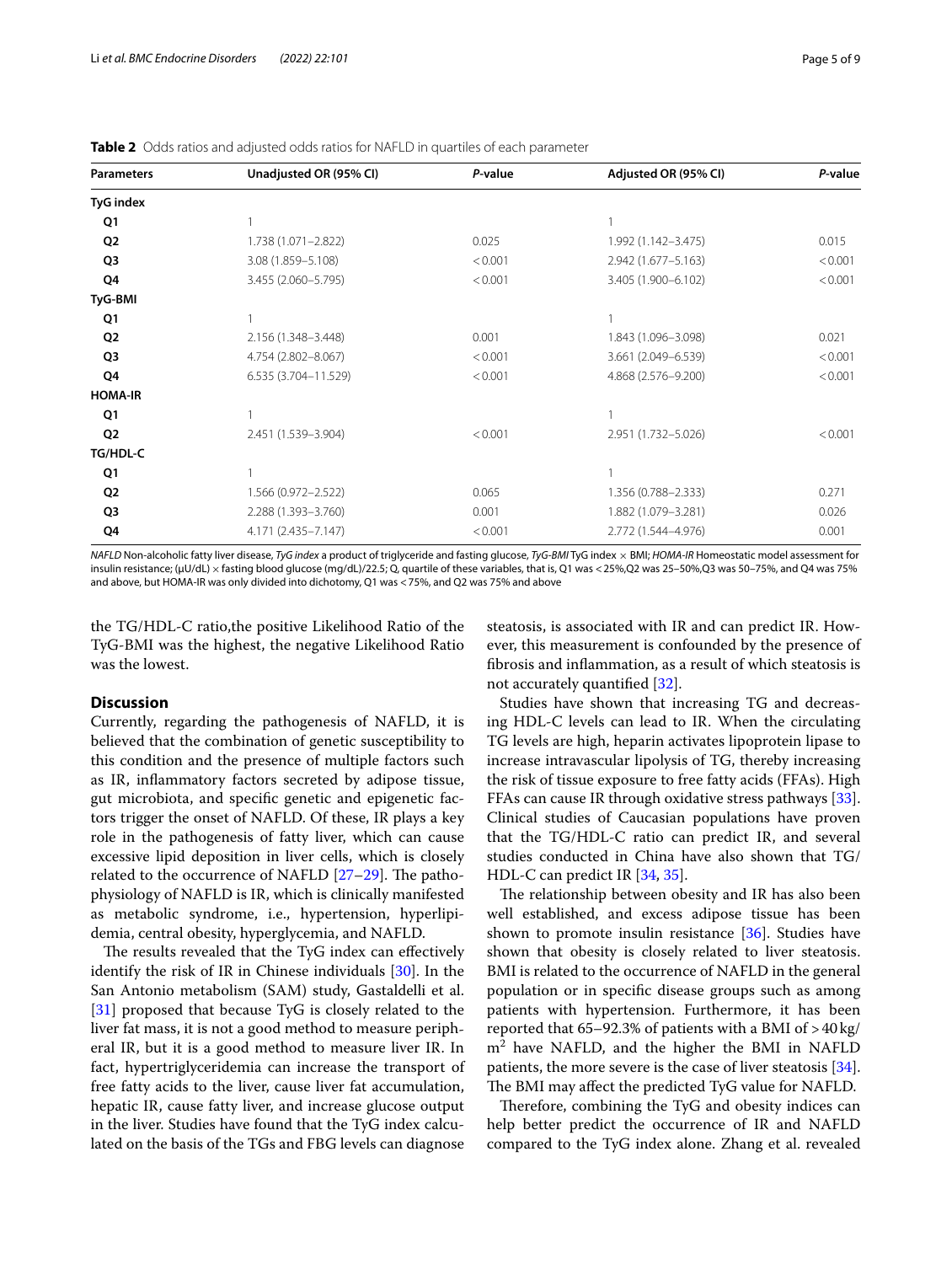| <b>Parameters</b>               | Area under<br>the ROC curve | 95% CI           | P-value | <b>SE</b> | <b>Cutoff value</b> | Sensitiyity(%) | Specificity(%) | <b>Positive</b><br>Likelihood<br>$Ratio(+LR)$ | <b>Negative</b><br>Likelihood<br>$Ratio(-LR)$ |
|---------------------------------|-----------------------------|------------------|---------|-----------|---------------------|----------------|----------------|-----------------------------------------------|-----------------------------------------------|
| All subjects                    |                             |                  |         |           |                     |                |                |                                               |                                               |
| TyG index                       | 0.651                       | $0.611 - 0.691$  | < 0.001 | 0.020     | 6.50                | 52.80          | 73.40          | 1.985                                         | 0.643                                         |
| TyG-BMI                         | 0.727                       | $0.691 - 0.764$  | < 0.001 | 0.019     | 169.916             | 62.20          | 73.80          | 2.374                                         | 0.512                                         |
| <b>HOMA-IR</b>                  | 0.655                       | $0.616 - 0.694$  | < 0.001 | 0.020     | 1.530               | 66.10          | 60.90          | 1.69                                          | 0.557                                         |
| TG/HDL-C                        | 0.657                       | $0.617 - 0.696$  | < 0.001 | 0.020     | 1.571               | 61.80          | 62.00          | 1.626                                         | 0.616                                         |
| Male                            |                             |                  |         |           |                     |                |                |                                               |                                               |
| TyG index                       | 0.669                       | $0.620 - 0.718$  | < 0.001 | 0.025     | 6.350               | 72.40          | 56.80          | 1.676                                         | 0.486                                         |
| TyG-BMI                         | 0.739                       | $0.695 - 0.783$  | < 0.001 | 0.022     | 161.873             | 74.30          | 63.10          | 2.013                                         | 0.407                                         |
| <b>HOMA-IR</b>                  | 0.664                       | $0.615 - 0.712$  | < 0.001 | 0.025     | 1.530               | 67.00          | 61.90          | 1.759                                         | 0.533                                         |
| TG/HDL-C                        | 0.671                       | $0.622 - 0.720$  | < 0.001 | 0.025     | 1.567               | 68.90          | 58.50          | 1.660                                         | 0.531                                         |
| Female                          |                             |                  |         |           |                     |                |                |                                               |                                               |
| TyG index                       | 0.606                       | $0.535 - 0.676$  | < 0.001 | 0.036     | 6.50                | 44.00          | 75.50          | 1.796                                         | 0.742                                         |
| TyG-BMI                         | 0.702                       | $0.636 - 0.768$  | < 0.001 | 0.034     | 154.887             | 73.70          | 61.7           | 1.924                                         | 0.426                                         |
| <b>HOMA-IR</b>                  | 0.642                       | $0.575 - 0.708$  | < 0.001 | 0.034     | 3.620               | 41.10          | 84.00          | 2.568                                         | 0.701                                         |
| TG/HDL-C                        | 0.615                       | 0.546-0.685      | < 0.001 | 0.036     | 1.714               | 43.40          | 74.50          | 1.704                                         | 0.760                                         |
| BMI < $25 \text{ kg/m}^2$       |                             |                  |         |           |                     |                |                |                                               |                                               |
| TyG index                       | 0.654                       | $0.595 - 0.714$  | < 0.001 | 0.030     | 6.50                | 53.00          | 73.72          | 2.017                                         | 0.638                                         |
| TyG-BMI                         | 0.671                       | $0.611 - 0.730$  | < 0.001 | 0.030     | 146.074             | 61.60          | 72.44          | 2.235                                         | 0.530                                         |
| <b>HOMA-IR</b>                  | 0.658                       | 0.598-0.718      | < 0.001 | 0.031     | 1.36                | 71.34          | 59.62          | 1.767                                         | 0.481                                         |
| TG/HDL-C                        | 0.685                       | $0.627 - 0.744$  | < 0.001 | 0.030     | 1.56                | 61.59          | 71.79          | 2.183                                         | 0.535                                         |
| BMI $\geq$ 25 kg/m <sup>2</sup> |                             |                  |         |           |                     |                |                |                                               |                                               |
| TyG index                       | 0.631                       | $0.573 - 0.689$  | < 0.001 | 0.030     | 6.51                | 51.97          | 73.91          | 1.992                                         | 0.650                                         |
| TyG-BMI                         | 0.674                       | $0.6180 - 0.730$ | < 0.001 | 0.028     | 170.034             | 83.73          | 70.48          | 2.836                                         | 0.231                                         |
| <b>HOMA-IR</b>                  | 0.629                       | $0.573 - 0.685$  | < 0.001 | 0.028     | 3.04                | 50.92          | 73.04          | 1.889                                         | 0.672                                         |
| TG/HDL-C                        | 0.590                       | $0.533 - 0.648$  | < 0.001 | 0.029     | 2.34                | 41.21          | 76.52          | 1.755                                         | 0.768                                         |

<span id="page-5-0"></span>

*CI* Confdence interval, *SE* Standard error. **+** LR=Sensitiyity/(1-Specifcity); −LR=(1-Sensitiyity)/Specifcity

that after adjusting for potential confounding factors, there is a strong positive correlation between the TyG-BMI and NAFLD risk. The TyG-BMI can accurately identify NAFLD, as the AUC of TyG-BMI was 0.835 (0.824–0.845), which is higher than that of TyG, BMI, TG, FPG, and other components. Thus, TyG-BMI is an efective indicator for identifying the NAFLD patients without obesity. In this study, we compared the efficacy of TyG, TyG-BMI, and four other parameters to predict the occurrence of NAFLD in patients with T2DM. The results revealed that TyG-BMI has an AUC of 0.727 (95% CI, 0.691–0.764) in the accuracy of predicting NAFLD in T2D. The optimal cutoff point for the diagnosis of NAFLD is 169.92. At this time, the sensitivity and specificity of this factor were 62.2 and 73.8%, respectively. To compare the prediction ability of the two models, NetReclassification Index (NRI) is adopted.  $NRI = (specific$ ity predictor  $1+$  sensitivity predictor  $1)$  - ((specificity predictor 2+ sensitivity predictor2),If NRI>0, the predictive ability of predictor 1 was higher than that of predictor 2.The results show the specificity  $+$  sensitivity of

TyG-BMI was the largest in Table [3](#page-5-0). The results suggest that compared with TyG, TG/HDL-C ratio, and HOMA-IR, the combination of TyG index and BMI can better predict the occurrence of T2D and NAFLD in both men and women, and the accuracy of TyG-BMI in predicting NAFLD with type 2 diabetes was also the highest in both men and women.

Likelihood ratio is an indicator refecting authenticity, which is a compound indicator refecting both sensitivity and specifcity. Likelihood ratio was not affected by prevalence. The positive likelihood ratio is the ratio of the true positive rate to the false positive rate of the screening results. The greater the ratio, the greater the probability of the test result being true positive;Negative likelihood ratio is the ratio of false negative rate to true negative rate of screening results. The smaller the ratio, the greater the probability of true negative when the test results are negative. From the comprehensive data analysis in Table [3](#page-5-0),Compared with the likelihood ratio of the other three parameters, the positive likelihood ratio of TyG-BMI is the biggest and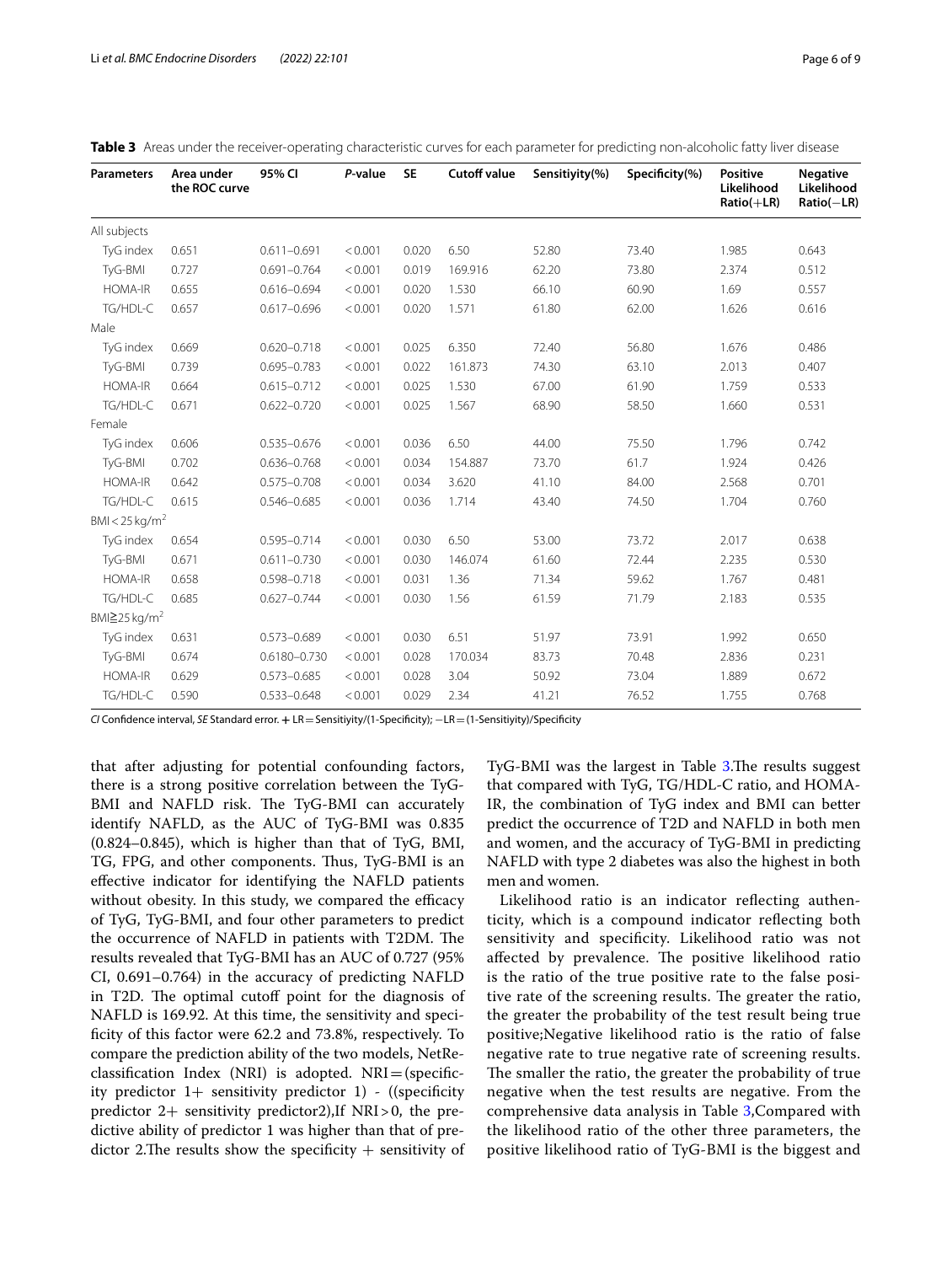

<span id="page-6-0"></span>the Negative likelihood ratio is the smallest. So,TyG-BMI is the best method for the diagnosis of NAFLD. The results of this study suggest that the predictive value of TYG-BMI for non-alcoholic fatty liver disease in persons with obesity is higher than that in persons without obesity.

Abdominal obesity includes subcutaneous adipose tissue and visceral adipose tissue. Visceral adipose tissue has a greater effect on the IR [[36\]](#page-8-23). Studies have shown that visceral fat produces more FFAs than subcutaneous fat, thereby increasing the risk of IR and diabetes [\[37](#page-8-24)]. In addition, visceral fat secretes a variety of infammatory cytokines and adipokines, which may also promote the occurrence of IR and diabetes [\[37](#page-8-24), [38](#page-8-25)]. In this study, TyG-BMI was a more accurate predictor of NAFLD in men than in women, which may be related to the fact that male obesity is mostly abdominal obesity. These results also suggest that weight control is more important to prevent non-alcoholic fatty liver disease in men with type 2 diabetes than in women.

Currently, liver biopsies are the best diagnostic and staging methods for nonalcoholic steatohepatitis (NASH) and NAFLD. However, it is invasive, and its associated complications and irregular liver biopsy sampling limit its use. Noninvasive tools for detecting NAFLD include ultrasound, computed tomography, and magnetic resonance spectroscopy. The latter two are expensive and time-consuming tools, and ultrasound is currently recommended as the frst-line imaging technique for the clinical screening of NAFLD patients. In addition, researching a simple and efective diagnostic tool that can identify the risk of NAFLD at an early stage will help the early detection and management of such patients, which is very important for public health. The results of this study suggest that the combination of the triglyceride glucose index and body mass index (TyG-BMI) is a good indicator for identifying IR and predicting NAFLD in patients with T2D.

The present study has several limitations. First of all, due to its cross-sectional design, the identifed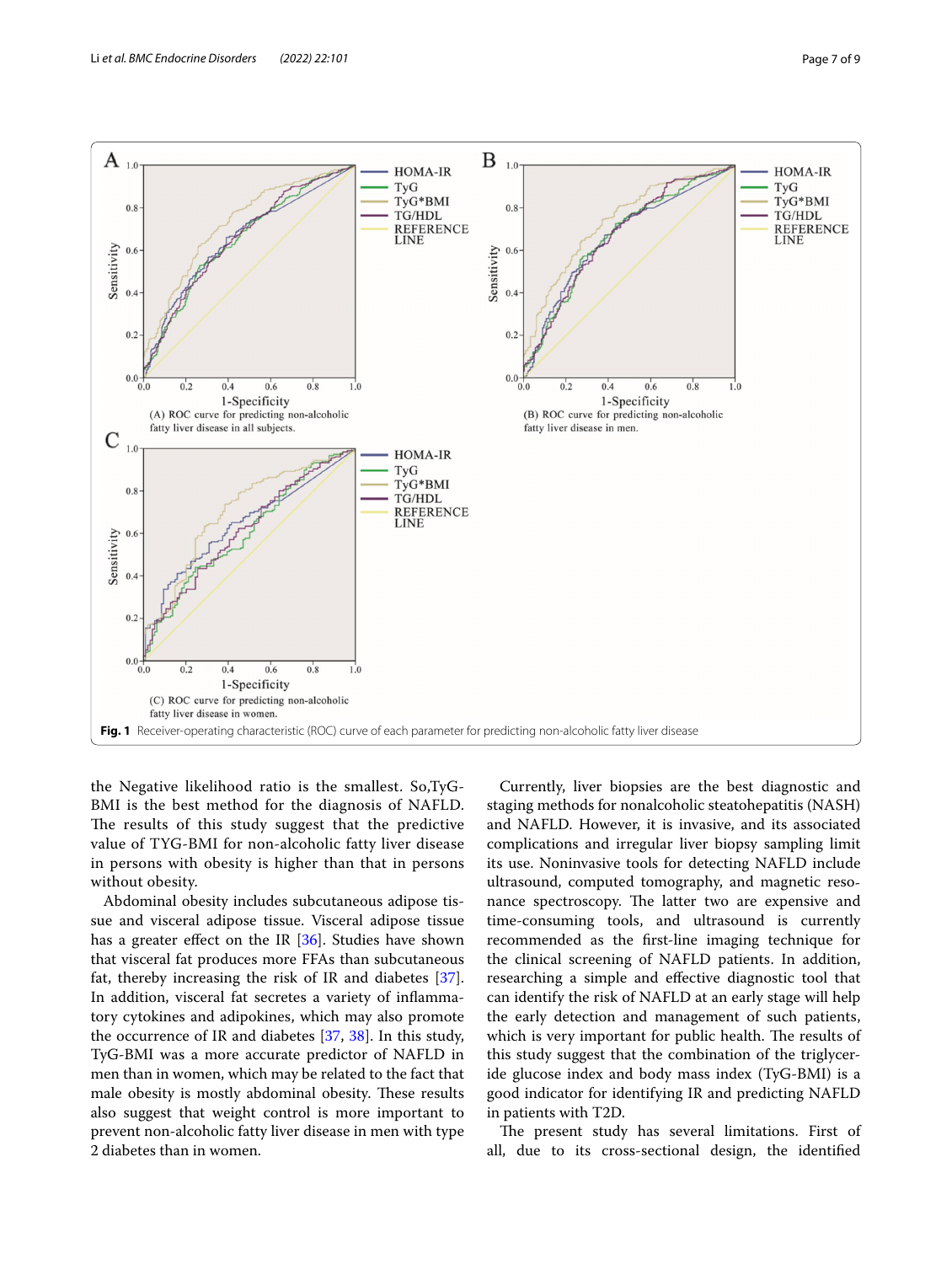relationship is not forward-looking, and causality cannot be determined. Further prospective cohort studies are needed to determine whether TyG-BMI can predict the future occurrence of NAFLD. Second, due to the lack of waist circumference information, TyG and abdominal obesity indicators could not be combined for analysis and comparison. In addition, the research subjects are from inpatients and the number of cases is relatively small. If there is a large sample of natural populations derived from outpatient examinations and participating in health examinations, the research results may be better. In this study, the diagnosis of nonalcoholic fatty liver disease was determined by ultrasound, which has several limitations;  $(1)$  The ultrasonographic manifestations of diffuse hepatic steatosis and difuse fbrosis are similar and sometimes difficult to distinguish; (2) Liver fat content cannot be accurately quantifed (i.e. grade: mild, moderate and severe steatosis); (3) it is an operator-dependant modality with varying results between operators; Therefore, ultrasound diagnosis of non-alcoholic fatty liver disease will also lead to misdiagnosis and missed diagnosis, which will also afect the prediction of TyG-BMI for nonalcoholic fatty liver disease.

This study shows that TyG-BMI is a strong predictor of NAFLD in T2DM patients. This result also suggests that reducing blood TG levels, weight loss, and increased physical activity are important measures that will help prevent NAFLD in T2DM patients. This is also the main management measure to prevent the occurrence of NAFLD in patients with T2D.

# **Conclusion**

A very high proportion of T2D patients have NAFLD. In our study, nearly 67% of patients with T2D had NAFLD. Therefore, it is worthwhile to screen for effective NAFLD markers in patients with T2D. TyG-BMI is a valuable index for screening NAFLD, and it is an efective noninvasive method to identify NAFLD. To improve the prediction performance of NAFLD in patients with T2D, it can be predicted at a low cost using values obtained from routine laboratory tests. Therefore, we recommend applying the TyG-BMI value to the risk assessment of NAFLD in people with T2D in clinical practice and in future epidemiological studies.

#### **Abbreviations**

NAFLD: Non-alcoholic fatty liver disease; ROC: Receiver operating characteristics; BMI: Body mass index; AUC: Areas under the curve; CI: Confdence intervals; TyG: Index, a product of triglyceride and fasting glucose; HOMA-IR: The homeostasis model assessment for insulin resistance.

#### **Acknowledgments**

We thank all the doctors and nurses at the Department of Endocrinology and Metabolism and Department of Ultrasound Imaging (People's Hospital of Karamay) who participated in this study.

#### **Authors' contributions**

NLand HT designed the study and wrote the manuscript. XH made critical revisions to the discussion and conclusions sections of the manuscript.NL, AX, CL, XF,WX and AK helped with the data collection and analysis. All authors have read and approved the fnal manuscript.

#### **Funding**

Our work was fnanced by the National key research and development program of China (2018YFC1311801) and the Karamay projects for science and technology cooperation and exchange found (number:2018HZ004A) .

#### **Availability of data and materials**

The dataset used in this study is available and can be provided upon written request (Nong Li,Email[:linongklmy@yeah.net\)](linongklmy@yeah.net).

#### **Declarations**

#### **Ethics approval and consent to participate**

This study was approved by the Medical Ethics Committee of People's Hospital of Karamay,Informed consent was obtained from each patient.

#### **Consent for publication**

Not applicable.

#### **Competing interests**

This study did not have competing or any potential competing interests.

#### **Author details**

<sup>1</sup> Department of Endocrinology and Metabolism, People's Hospital of Karamay, Xinjiang, China. <sup>2</sup> Department of Endocrinology Metabolism, West China Hospital of Sichuan University, Chengdu, China. <sup>3</sup> First Affiliated Hospital of Xinjiang Medical University, Ürümqi, China.

#### Received: 3 December 2021 Accepted: 16 March 2022 Published online: 15 April 2022

#### **References**

- <span id="page-7-0"></span>1. Yki-Jarvinen H. Non-alcoholic fatty liver disease as a cause and a consequence of metabolic syndrome. Lancet Diabetes Endocrinol. 2014;2:901–10.
- 2. Anstee QM, Targher G, Day CP. Progression of NAFLD to diabetes mellitus, cardiovascular disease or cirrhosis. Nat Rev Gastroenterol Hepatol. 2013;10:330–44.
- 3. Vanni E, Bugianesi E, Kotronen A, De Minicis S, Yki-Jarvinen H, Svegliati-Baroni G. From the metabolic syndrome to NAFLD or vice versa? Dig Liver Dis. 2010;42:320–30.
- 4. van den Berg EH, Amini M, Schreuder TC, Dullaart RP, Faber KN, Alizadeh BZ, et al. Prevalence and determinants of non-alcoholic fatty liver disease in lifelines: a large Dutch population cohort. Plos One. 2017;12:e0171502.
- <span id="page-7-1"></span>5. Lee JI, Kim MC, Moon BS, Song YS, Han EN, Lee HS, et al. The relationship between 10-year cardiovascular risk calculated using the pooled cohort equation and the severity of non-alcoholic fatty liver disease. Endocrinol Metab (Seoul). 2016;31:86–92.
- <span id="page-7-2"></span>6. Tarantino G, Finelli C, Scopacasa F, et al. Circulating Levels of Sirtuin 4, a Potential Marker of Oxidative Metabolism, Related to Coronary Artery Disease in obese patients sufering from NAFLD, with Normal or Slightly Increased Liver Enzymes. Oxid Med Cell Longev. 2014. [https://doi.org/10.](https://doi.org/10.1155/2014/920676) [1155/2014/920676](https://doi.org/10.1155/2014/920676) Published online.
- <span id="page-7-3"></span>7. Cotter TG, Rinella M. Nonalcoholic fatty liver disease 2020: the state of the disease. Gastroenterology. 2020;158:1851–64. [https://doi.org/10.1053/j.](https://doi.org/10.1053/j.gastro.2020.01.052) [gastro.2020.01.052](https://doi.org/10.1053/j.gastro.2020.01.052).
- <span id="page-7-4"></span>8. Smits MM, Ioannou GN, Boyko EJ, Utzschneider KM. Non-alcoholic fatty liver disease as an independent manifestation of the metabolic syndrome: results of a US national survey in three ethnic groups. J Gastroenterol Hepatol. 2013;28:664–70.
- <span id="page-7-5"></span>9. Eguchi A, Povero D, Alkhouri N, Feldstein AE. Novel therapeutic targets for nonalcoholic fatty liver disease. Expert Opin Ther Targets. 2013;17(7):773– 9. [https://doi.org/10.1517/14728222.2013.789502.](https://doi.org/10.1517/14728222.2013.789502)